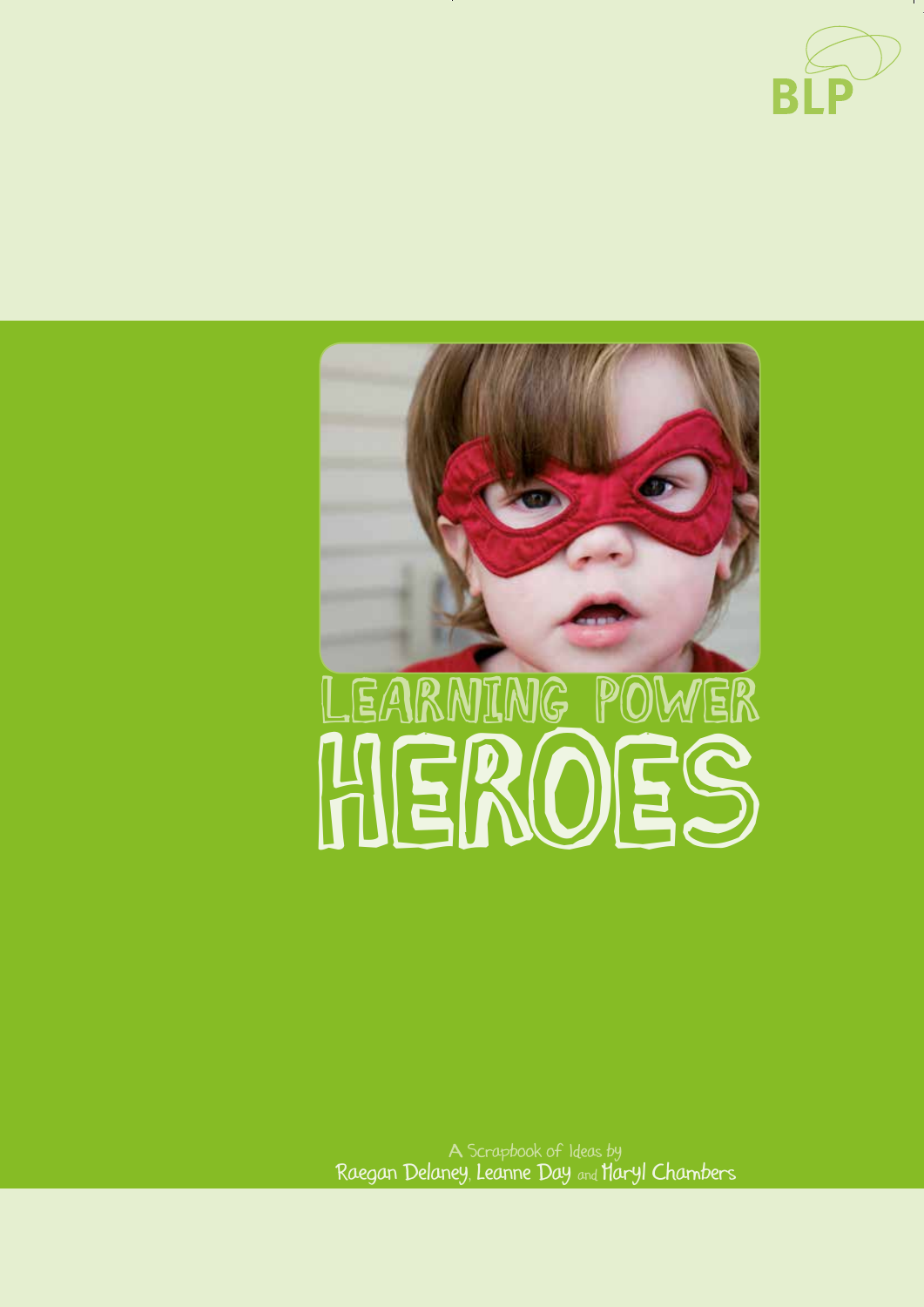# CONTENTS



Learning Power Heroes

# **SECTION:** 1 Creating A LEARNING CULTURE

#### Learning Power Heroes

- Imaginary Learning Heroes
- Famous Learning Heroes
- Family Learning Heroes
- Pupils as Learning Heroes

#### Celebrating Learning

- Learning-Power Assemblies and Star Books
- Boaster Posters and Other Celebration Ideas

#### Finding out about learning power

- Exploring Perseverance
- Using Interactive Learning Walls
- Learning-Power Tools
- Using Learning-Power Scrapbooks

### A learning power Culture

• A Miscellany of Ideas



#### Learning Heroes in literacy

- Improving Story Writing
- Using Fables, Myths and Comics

#### Learning Heroes in maths

• An Outdoor Maths Challenge

#### Learning Heroes in Science

- Scientist Motivators
- Detective Science
- Murder Mystery Science
- Visiting Scientists
- Imaginary Experiments

#### Learning Heroes ACROSS the Curriculum

- A Cross-Curricular Project
- A Miscellany of Ideas



6/7

#### Transforming Learning Learning Hero Headteachers

- Nayland Primary School, Suffolk
- Christ Church C of E Primary School, Folkestone

#### Learning Hero Teachers

- Year 6 Teacher, Christ Church C of E Primary School
- Year 6 Teacher, Christ Church C of E Primary School
- Reception Teacher, Nayland Primary School

#### Pupils as Learning Heroes

- Year 2 Pupil, Bures Primary School
- Year 4 Pupil, Nayland Primary School
- Year 6 Pupil, Christ Church C of E Primary School
- Year 6 Pupil, Christ Church C of E Primary School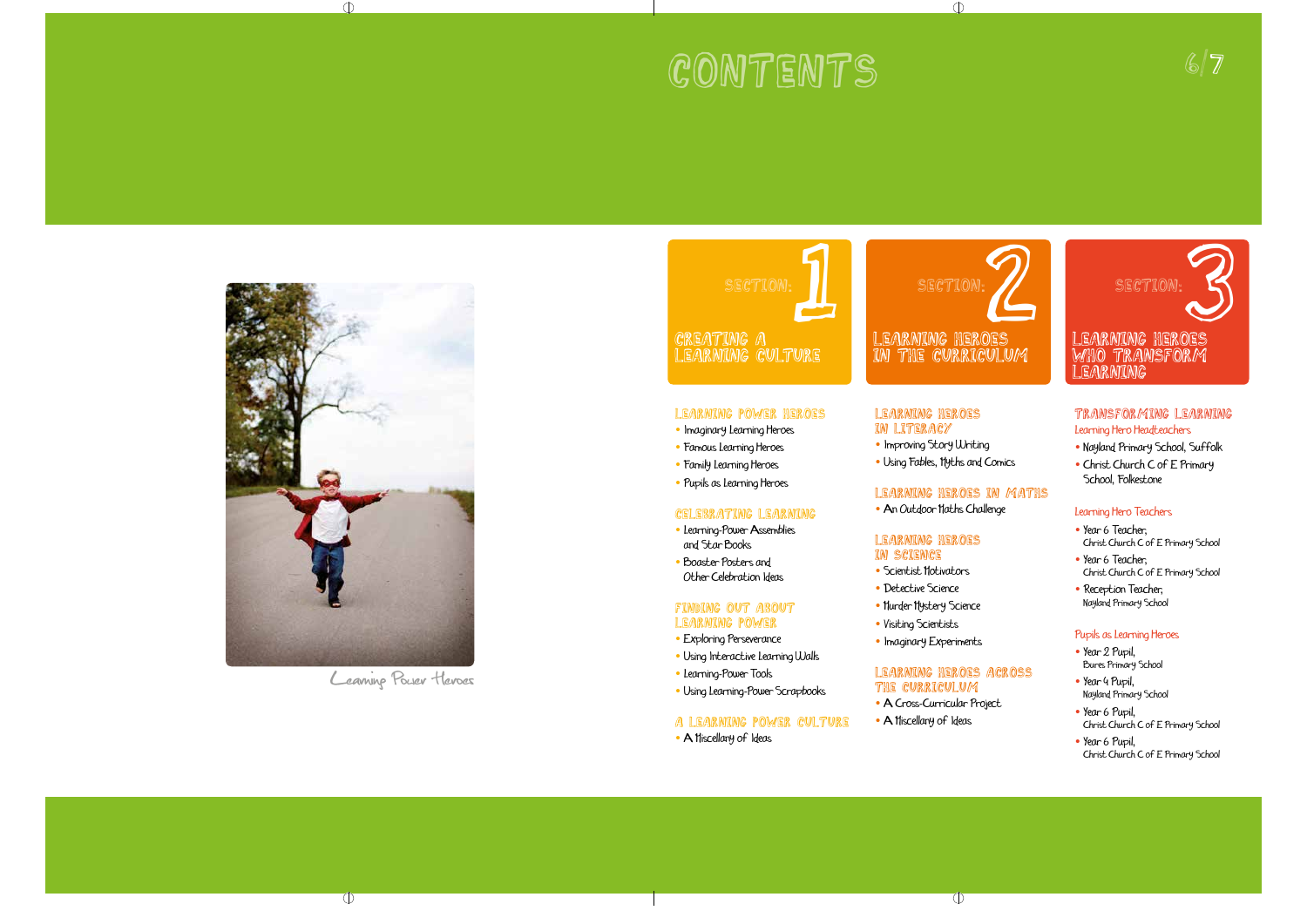

# Learning Power Heroes

- Imaginary Learning Heroes
- Famous Learning Heroes
- Family Learning Heroes
- Pupils as Learning Heroes

## CELEBRATING LEARNING

- Learning-Power Assemblies and Star Books
- Boaster Posters and Other Celebration Ideas

# Finding out about learning power

- Exploring Perseverance
- Using Interactive Learning Walls
- Learning-Power Tools
- Using Learning-Power Scrapbooks

# CREATING A LEARNING CULTURE

In this section we meet the schools and hear about how they have used the idea of Learning Heroes to create a powerful learning culture in the school.

Firstly, we see how younger children have been introduced to their learning powers through the use of puppets, and how these imaginary learning heroes have influenced and enhanced pupils' engagement with learning.

Then there are examples of how schools have used famous people as learning heroes to good effect, and how children have been encouraged to see themselves as learning heroes.

Later examples show how a school celebrates learning-tolearn behaviours in assemblies and star books, and how, over time, such celebrations have moved in emphasis: from celebrating outcomes to celebrating learning behaviours.

We learn too about how schools are making good use of learning walls, scrapbooks and 'split page' books to help children reflect on and better understand themselves as learners.

And finally we are treated to lots of little ideas that have helped schools grow their learning-powered culture.



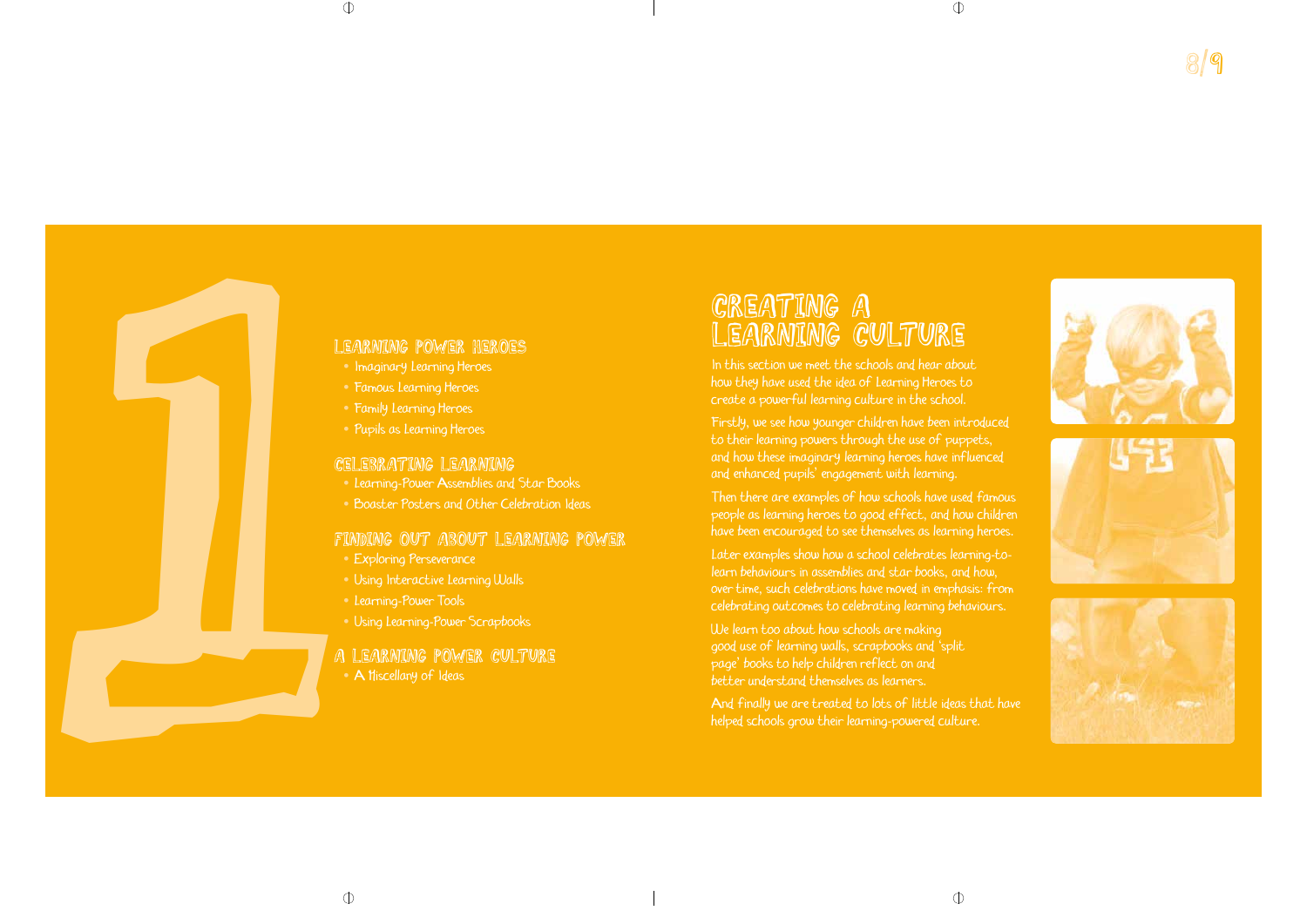# LEARNING POWER HEROES 10/11

# imaginary learning heroes



Sylvie Resourceful

### Milan Reflective

Milan is a real planner. Before starting a task he thinks carefully about what he needs to learn, any obstacles that may get in his way and what he needs to be successful. He is a flexible learner who asks himself questions about how well things are going, and he isn't afraid to change his plan when necessary. Milan can look back on his learning, tell everyone how he learned, and pick out the most important parts to use again. He watches other children carefully and helps them to be reflective too.

### Billy Resilient

Billy is not interested in an easy ride because he knows that this will not move his learning on. He likes to be challenged and is 'up for anything!' That doesn't mean that he is a brain box; he just sticks at his learning and tries a range of methods until he gets there. Sometimes he takes a break and comes back to a task later when his brain has had a rest. Billy can get absolutely lost in his learning and even his best buddy, the class clown, can't distract him because he has learned to block out things that could sidetrack him from his goal. He also has eagle eyes and notices everything! Sylvie can't stop herself from asking questions. She wonders about everything so much that she's had to learn how to find answers from a wide range of sources. She loves to 'Google,' an encyclopaedia is a treasure to her, she watches TV to store up information and if she cannot find out for herself she is confident enough to ask others. She even asks her granny by text! Sylvie likes to imagine what the outcome might look like when she starts something so that she knows what she is working towards! She can take a step-by-step approach to learning, and link what she has learned before to new learning.

### POLLY RECIPROCITY

Polly loves to learn with other people. She encourages everyone in her group to take on a role and get involved, but she can also see when it would be best to learn on her own. Polly likes to watch and listen to others and imitate their successes. But she isn't sneaky about it, she will congratulate her friends on their great ideas and ask if she can use them to help her. She can put herself in someone else's shoes and tries to feel how they feel, so her classmates love to work together with her.

### Using Imaginary Learning Heroes to Introduce Learning Behaviours to Young Children

# WHERE WE STARTED

With our younger learners we wanted to find a way of referring to learning capacities that was more than a flat wall display: something that was fairly permanent, but could be moved; something that was interactive and that caught the children's interest. We found some discarded puppets, two boys and two girls — just what we needed!

# WHAT WE DID

We introduced Polly Reciprocity, Milan Reflective, Sylvie Resourceful and Billy Resilient one at a time to the children and talked about the kinds of learning powers they each had. Teachers used the puppets to ask questions and make suggestions at the start of a learning activity, or comment on the children's learning and nudge them along.

The puppets have little bags containing suggestions and comments and stickers to give to the children when congratulating them. For example, Sylvie might give a 'Sylvie's Hero' sticker for asking great questions.

# HOW it DEVELOPED

The puppets were invited into assembly, and we were surprised by how much the older children identified with the puppets' learning powers. The older children asked for posters to remind them of the four characters and they talked about their own learning behaviours in terms of how they were like Polly, Milan, Sylvie and Billy. Later they wrote stories about the characters and made animations for the younger children.

# IMPACT ON THE CHILDREN

Having an imaginary learning hero character to whom they could relate learning capacities helped the children to 'see' what these behaviours looked like. Thus Polly showed them how to be a good listener and how to look at something from another person's point of view.

The characters helped the children in a friendly way, rather like a super-peer role model: e.g. Billy encouraging a Nursery age boy not to give up on a rather tricky puzzle.

Nursery and Reception children now go and find the relevant puppet and tell them about their learning using amazing language!

We didn't expect the older children to take to the puppet characters; but they found the whole thing amusing and it has caused them to talk to the younger children about their learning and be supportive.

# OVER TO YOU

- How might you use or adapt this idea for your own class?
- Do you have some old puppets lurking at the back of a cupboard?
- What sort of imaginary characters would your children take to?
- Which well-known imaginary characters act in these ways and would fit the bill?
- How would you introduce these characters to your children?
- Would you use the same characters in every class?
- Could older children suggest and vote for imaginary characters that would become the class's learning heroes?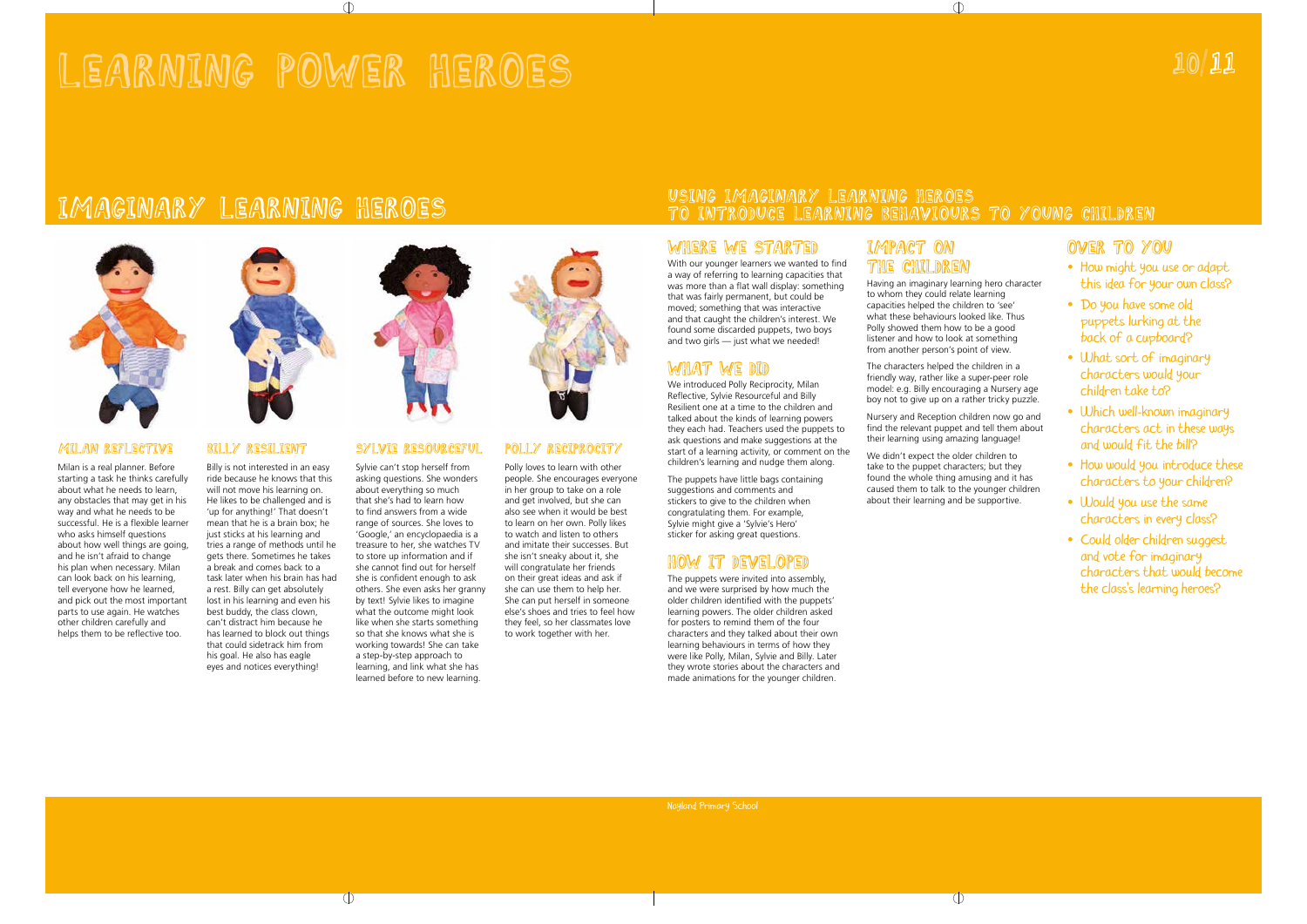

# Learning Heroes in literacy

- Improving Story Writing
- Using Fables, Myths and Comics

# Learning Heroes in maths

• An Outdoor Maths Challenge

### LEARNING HEROES IN SCIENCE

- Scientist Motivators
- Detective Science
- Murder Mystery Science
- Visiting Scientists
- Imaginary Experiments

# Learning Heroes across the curriculum

- 
- 

# Learning heroes in the curriculum

In this section we find out how the idea of learning heroes has been incorporated into the curriculum, and the impact this has had on learning.

Firstly we see how the ideas have been put into practice in literacy, to improve story writing across the school or to develop children's imagination as they explore characterisation.

An ambitious outdoor project led by Kent's Outdoor Education Unit shows how the children's favourite learning heroes formed the basis of learning zones, collaborative challenges and maths problem-solving activities. The children were able to empathise with their learning heroes throughout the challenges and their confidence in maths has grown enormously.

Science too has been given the learning heroes treatment, and a cross-curricular project drew a wide range of subject areas together as children went about designing, making, writing and singing about their imaginary learning heroes.

Finally we are treated to a further selection of little ideas from across the curriculum, which help to grow children's awareness of their learning power.





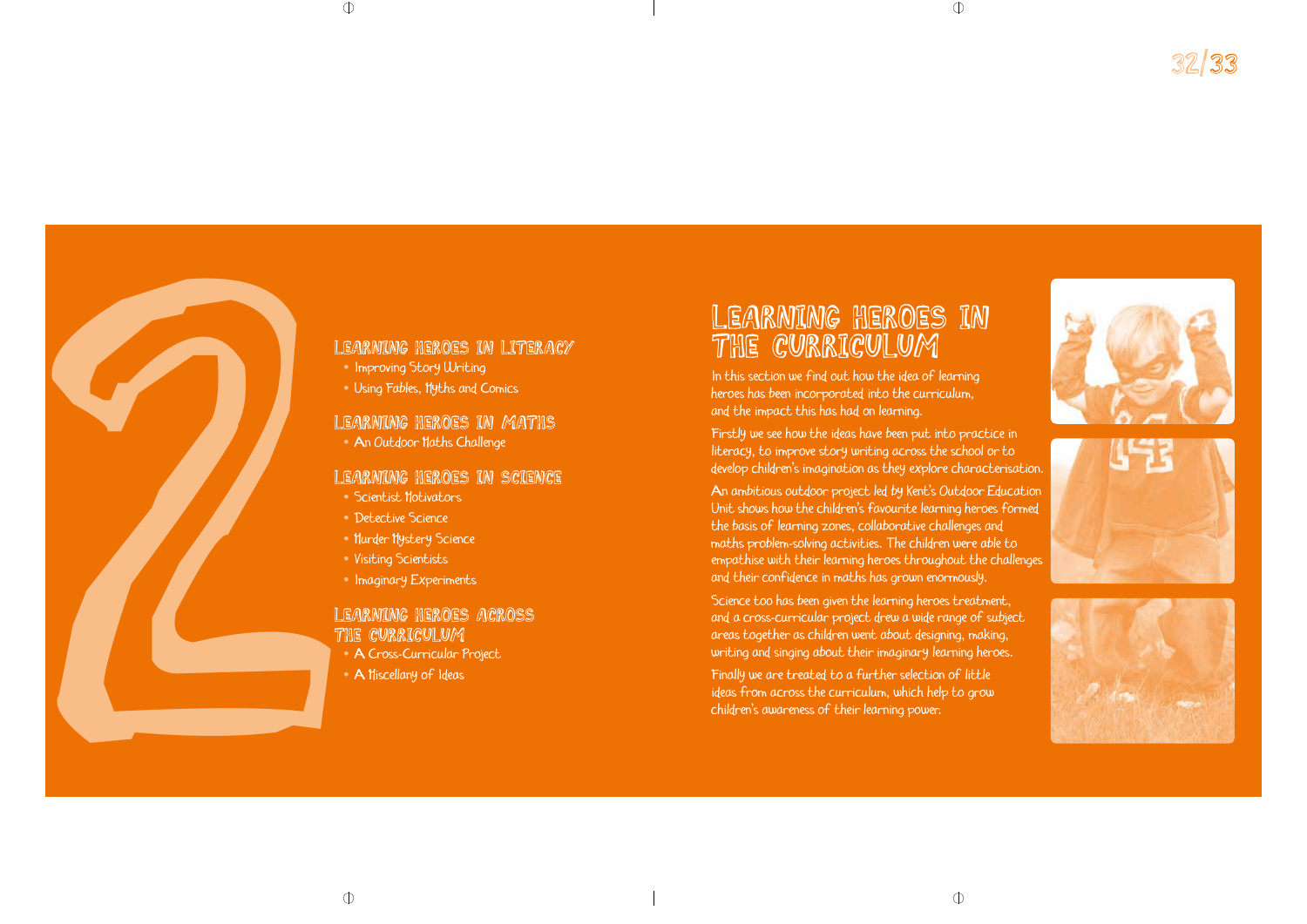# LEARNING HEROES IN LITERACY 36/37

# Using FABLES, MYTHS AND COMICS



# WHERE WE **STARTED**

In Year 5 we wanted to focus primarily on developing resourcefulness with the children in Literacy. Using warm-ups, as described on page 13, resourceful learning capacities were introduced at the start of a lesson as part of the learning intention: for example, to make links between characters in different fables. The children began by exploring heroes, collecting pictures of their own role models and making notes about their own resourcefulness. As a class they created mobiles that celebrated and explained resourceful characteristics.

## WHAT WE DID Fables

The first unit explored was Fables. We use the integrated approach to Literacy and so follow the structure of reading, analysis, capturing ideas and writing. After reading a range of fables and identifying their organisational



different fables were to meet. Using their imagination the children created new experiences for the tortoise and the hare. They were given questions to consider such as 'What might happen if the fox intercepted the hare?' The children

and decide which was the best. Keeping within the characteristics previously identified, the children thought about how the characters might feel, what they might do, and what the outcome could be. They shared ideas, listened to each

collaborated to generate ideas,

They then selected their best idea and planned the new fable using story maps. From this they built up the story from modelled, scribed, and supported to independent writing.

other and decided to create a role-play of their solution.



# WHAT WE DID Myths and Legends

Moving on from fables we encouraged the children to think about how Odysseus might have been resourceful. They thought about his qualities and skills using their knowledge of the character.

From this they designed their own mythical character, again with a focus on them being resourceful. Their new character was then to meet Odysseus; allowing the children to plan for a new myth.

### Impact on the children The children's enthusiasm

for learning has developed considerably. They are able to reflect on and apply resourceful learning behaviours in a range of contexts. This, in conjunction with the integrated teaching approach, has had a direct impact on the children's writing. Their fables and myths are imaginative and well planned; truly exploring character has allowed them to reflect on what they might do in different contexts.

The children are able to explain clearly how they are learning, and are developing an impressive range of strategies to help them move forward.



# WHAT WE DID **Comics**

Our work on learning heroes linked well with our book week where we were asking children to write in the style of a given author. We decided to explore the work of Roger Hargreaves and produce comics in the style of the Mr Men and Little Miss stories.

Whilst reading Mr Men stories we looked at extending the children's knowledge of characterisation through learning heroes. We considered what traits, skills and qualities Little Miss Reciprocity would have. Paired talk allowed children to delve deeper and decide how the characters might show their learning power in a range of contexts. We thought about settings, plot, and actions the character might take in each different element. This allowed for lots of powerful vocabulary development.

Using role play, hot-seating and telephone conversations with the characters we built a clearer picture of how the characters might behave. This in turn enabled the children to capture ideas for writing. We then used the Mr Men theme to create comics based on learning heroes. The children chose between Mr Resourceful and Miss Resilient.

# Impact on the children

The children were really excited about writing the comics and felt personally attached to the characters they had created. Strong understanding of characterisation enabled them to spend more time focusing on structure, organisation and layout, and developing the style of Roger Hargreaves. The quality of writing improved greatly as a result.

The children also have a greater understanding of the capacities: they can now recognise the learning behaviours they are using in everyday situations and identify improvements they need to make. They use the language of learning in their class discussions and describe themselves in these terms too.

# OVER TO YOU

- How could you introduce learning heroes when planning a literacy unit?
- Which story characters exemplify learning capacities you have identified as needing development in your children?
- Could you invite real heroes into the school to develop, for example, newspaper reports?
- Could the children interview the hero using questions that explore their learning power?
- How about children writing biographies of famous learning heroes?

Staplehurst Primary School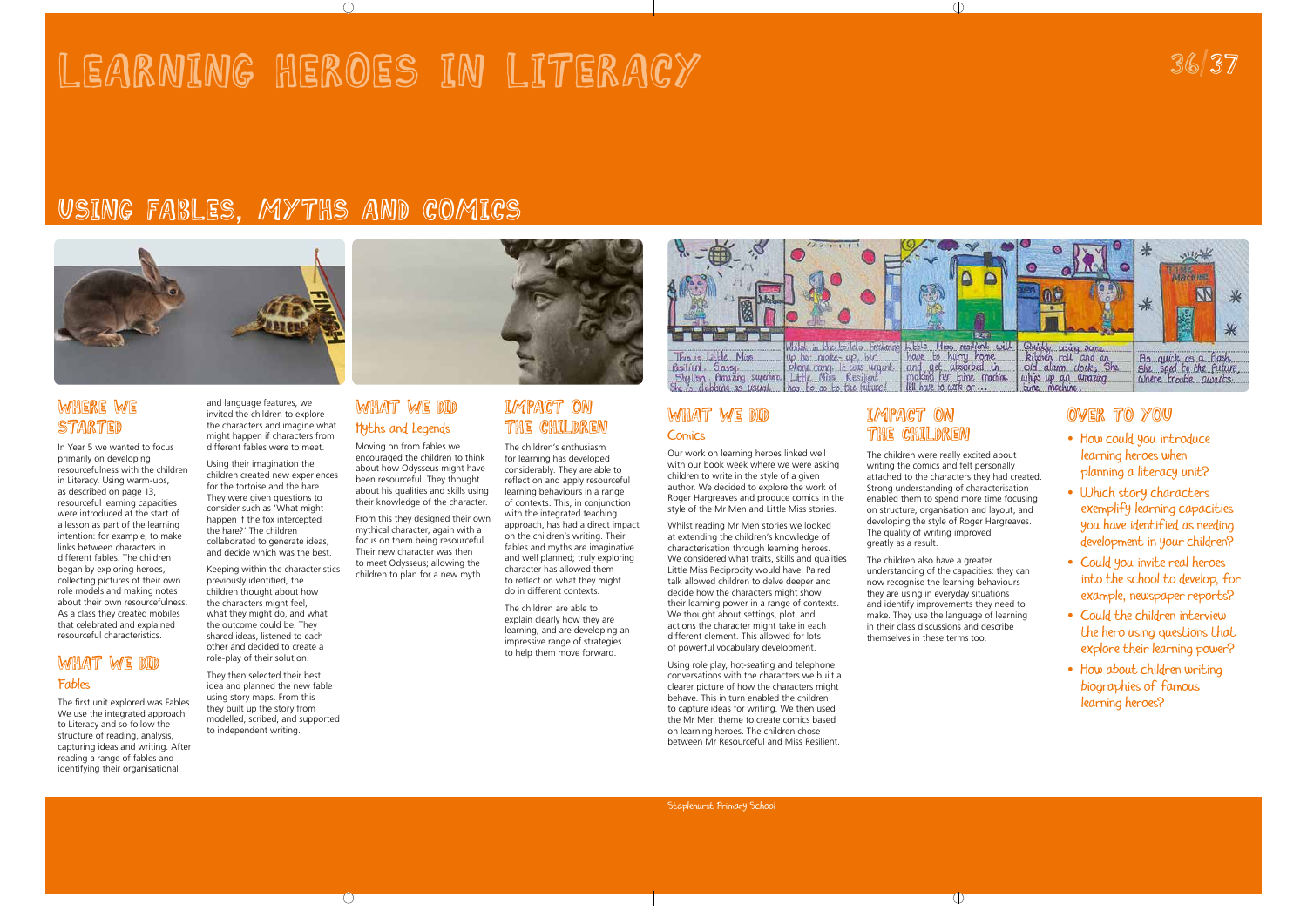# LEARNING HEROES IN SCIENCE <sup>42</sup>/<sup>43</sup> LEARNING HEROES IN SCIENCE

# A RANGE OF IDEAS



#### Science with a Difference Science is a subject area that fits seamlessly with the development of learning skills, particularly in developing the capacity to reason, imagine and make links.

#### Scientist Motivators

We assign certain scientists to particular science topic areas and use these scientists as motivators for the children's learning. We consider how the scientists had to relish a challenge, link knowledge together, see what pieces were missing and then use their imagination in deciding what the missing piece might be. Scientists have to be great planners and adapters and sometimes they work in partnership with other scientists or experts.

Teachers said things like *'What would Louis Pasteur have done when his experiment went wrong, would he have given up? Would he have changed it slightly?'* 

Teachers began to assess science learning in the voice of Charles Darwin when children had been categorising animals, or as Sir Isaac Newton during a topic on forces. Using a big picture of an appropriate scientific hero and a speech bubble the teachers appear around the classroom, comment on the children's learning so far and give hints or tips on how to move forward.

Empathy muscles were stretched by carrying out an investigation as if the children were Albert Einstein. Some crazy white wigs and white coats created atmosphere!



#### Detective Science…

Scientists have a lot in common with detectives. The children found out about some famous detectives or invented some detective characters of their own and then used these to help with science learning. They looked for clues and pieced them together in a scientific investigation. They had to interview others to get information and compare one account to another for anomalies. They were developing their questioning, distilling and reasoning skills the whole time.



#### Murder Mystery Science…

We start a science topic in a completely different way by inviting the pupils to a 'murder mystery party'. Characters are assigned to each member of the group in advance and they are asked to develop the role and wear a costume or carry a prop. Each character in the murder-mystery science lesson has a clue (or a red herring). They are interviewed by the investigator or gossip in corners to piece the picture together.

We take time after the lesson to discuss why we have chosen this way to begin learning a science topic. The children stretch their meta-learning muscles and explain how a scientist gathers information and makes discoveries piece by piece just as they did.

We challenge the children to use the greatest number of learning muscles during a science topic. They keep an account collectively as a whole class.



#### Visiting Scientists…

We found out from parents whether they use science in their jobs. We happened to have a dad who worked in forensics and he proved to be a super interviewee during Science Week. Equally valuable was input from a midwife mum, and an uncle who worked for a famous household cleaningproducts company. The children asked them about their learning at school, how they used science in their jobs and whether they had to keep learning all of the time. School science suddenly became linked to real life and these family members were held in high esteem as learning heroes.



#### Imaginary Experiments…

The kinds of scientific investigation that pupils can carry out in school are limited to the safe and possible. Mr Fantastic from *The Fantastic Four* took his team up into space and accidentally caused them all to assume super powers by exposure to extremely high levels of radiation. He then worked tirelessly to find a way to turn 'The Thing' back into Ben Grim. Somewhat more exciting than growing a healthy broad bean plant.

We invited the children to design an imaginary experiment as if they were scientist superheroes. In imagining the scenario and the problem, hypothesising about the solution, and designing an experiment to test their theory, pupils were using all of the same learning skills but in a much more heroic imaginary situation. This was a wonderful challenge for our more able pupils.

# OVER TO YOU

- Could each of your classes 'adopt' a famous scientist as a learning hero? The beginning lessons of the school year could focus on a class biography of the chosen hero.
- Might you assign an appropriate scientist to strands of science learning, e.g. Sir Isaac Newton and forces, and use them to motivate and nudge the children's learning behaviours.
- How about adding a bit of humour to science lessons with an old deerstalker and a pipe, or a policemen's helmet and a notebook, to costume your scientific investigators?
- Have you any real-life scientists in your school or local community who could help to anchor your pupils' learning in everyday life?
- Do you have a school website or a virtual learning platform where young science heroes could set challenges for one another?
- How about a giant test tube display that fills up as the children stick on Post-its® of learning muscles stretched during a science topic. Different colours for the 4 R's might be good too.

Nayland Primary School